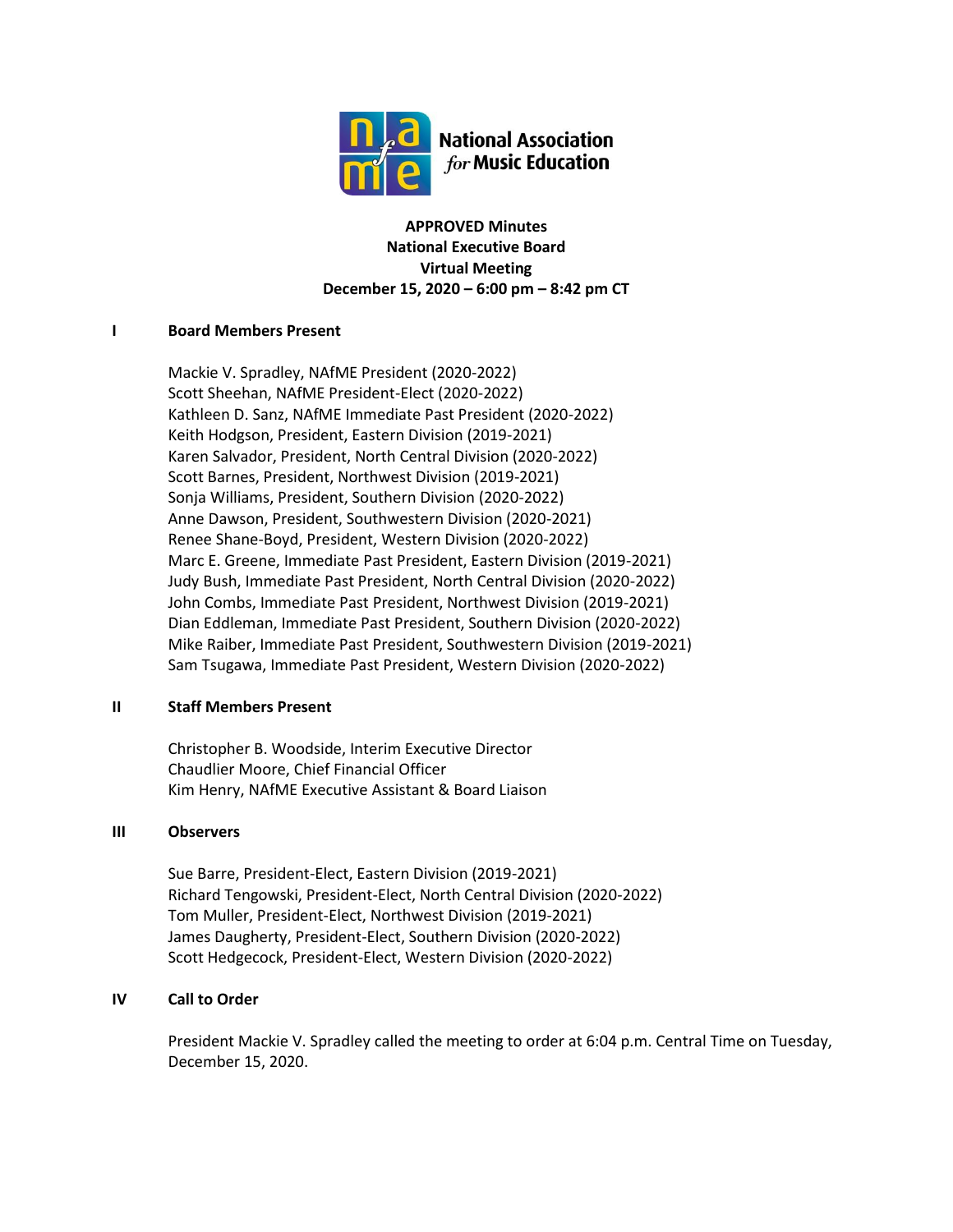### **V Review and Adoption of Agenda (Appendix A)**

*IT WAS MOVED BY EDDLEMAN, SECONDED BY WILLIAMS, AND CARRIED UNANIMOUSLY TO ADOPT THE AGENDA, INCLUDING THE CONSENT AGENDA, WITH FLEXIBILITY AS DIRECTED BY THE PRESIDENT:*

- *CONFIRMED APPROVAL OF THE NAFME MINUTES OF THE NOV. 17, 2020 NEB MEETING*
- *CONFIRMED APPROVAL OF THE APPOINTMENT OF THE SRME EXECUTIVE COMMITTEE MEMBERS - TERM JAN. 1, 2021-DEC. 31, 2026*
	- o *DR. RUTH BRITTIN*
	- o *DR. PHIL HASH*
	- o *DR. CARL HANCOCK*
- *CONFIRMED APPROVAL OF THE SRME HANDBOOK*
- *CONFIRMED APPROVAL OF THE NAFME ADVISORY COUNCIL APPOINTMENTS BY DIVISION*
	- o *MUSIC HONOR SOCIETY ADVISORY COUNCIL*
		-
		- *EASTERN DIVISION 1. JAMES PECSOK, BATTLEBORO, VT*

### **VI Reports**

# **A Report of Chair, Executive Committee**

President Spradley reviewed for the board the request from SRME regarding the *Journal of Research in Music Education (JRME).* SRME is requesting policy changes that would result in a decrease in the term length for Editors, and an increase in the number of Editors, as stipulated in the NAfME Codified Policies, policy V.E.001 "NAfME Juried Journals". These changes would rectify a backlog in manuscripts, as well as mitigating the experiences of inundation and burnout. The request is to limit the term from 6 to 4 years, and increase the number of Editors from 21 to 24.

*IT WAS MOVED BY SALVADOR, SECONDED BY RAIBER, AND CARRIED UNANIMOUSLY TO APPROVE THE DECREASE IN LENGTH OF TERMS OF JRME EDITORS AND THE INCREASE OF THE NUMBER OF JRME EDITORS IN POLICY V.E.001 NAFME JURIED JOURNALS, AS PRESENTED.*

President Spradley requested Interim Executive Director Christopher Woodside review for the board the NAMM Believe in Music Donation Program. Mr. Woodside informed the board that NAMM Believe in Music Week will be held Jan. 18-22, 2021. This event will be virtual and will replace the annual NAMM Winter Show, which was cancelled for the first time in many years due to the global pandemic, COVID-19. NAMM has invited NAfME to participate in the NAMM Believe in Music Donation Program during the week of Jan. 18-22, 2021. This is a fundraising opportunity designed to allow non-profits collaborating with NAMM to participate in a virtual fundraising hall. NAMM will match up to \$10,000.00 of any funds NAfME raises.

*IT WAS MOVED BY WILLIAMS, SECONDED BY BARNES, AND CARRIED UNANIMOUSLY TO APPROVE NAFME'S PARTICIPATION IN THE NAMM DONATION PROGRAM AS PART OF "BELIEVE IN MUSIC" WEEK.*

President Spradley requested Chief Financial Officer Chaudlier Moore review for the board the DC Code requiring incorporated organizations to name a Corporate Secretary for the record. Mr. Moore informed the board of this requirement. The role of the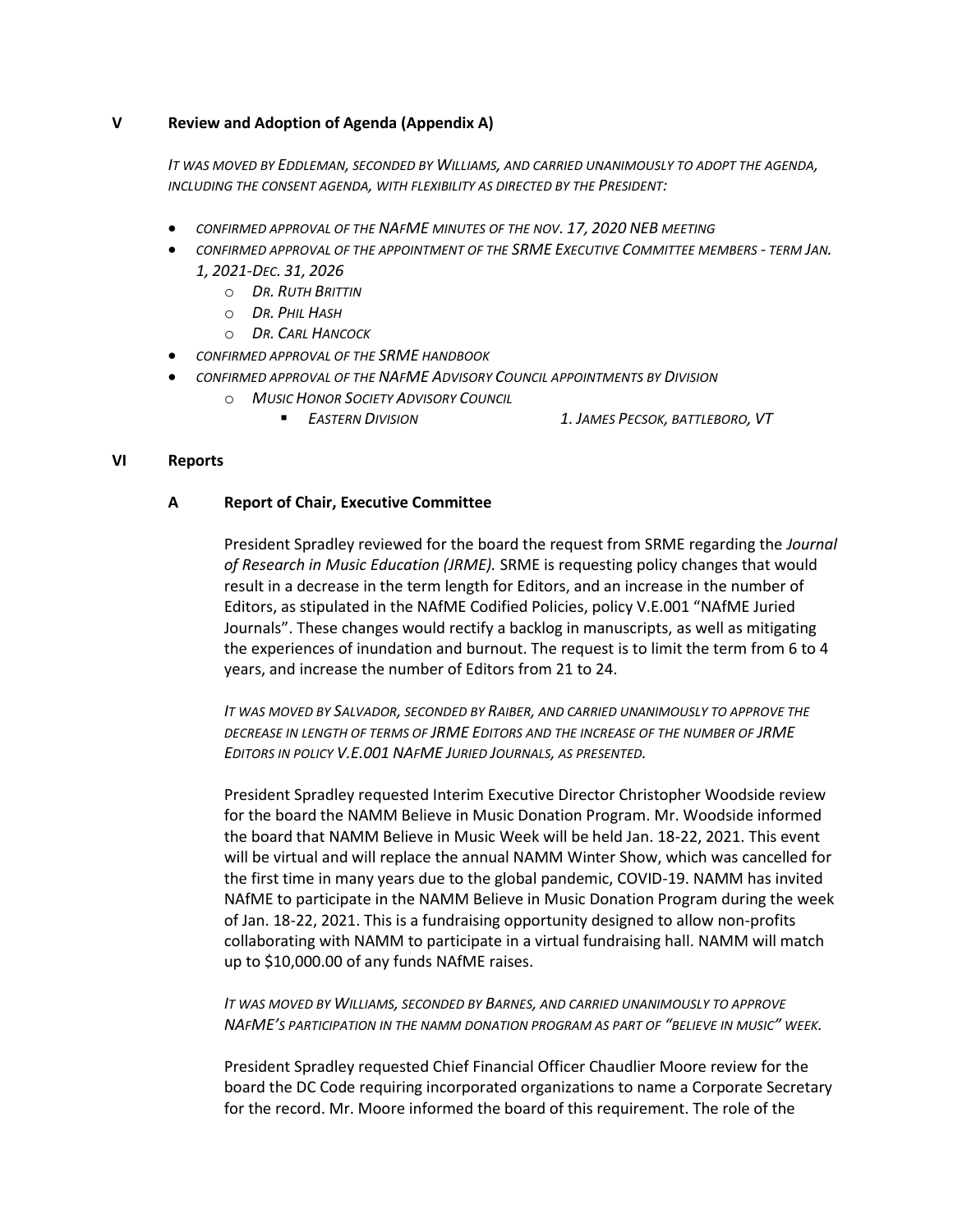Corporate Secretary is to maintain governance documents for the organization, as well as certify the Officers of the organization on signed documents when required. The legal counsel for NAfME recommended Interim Executive Director Christopher Woodside be named as Corporate Secretary.

*IT WAS MOVED BY HODGSON, SECONDED BY WILLIAMS, AND CARRIED UNANIMOUSLY TO APPROVE THE APPOINTMENT OF INTERIM EXECUTIVE DIRECTOR CHRISTOPHER B. WOODSIDE AS CORPORATE SECRETARY FOR THE NATIONAL EXECUTIVE BOARD OF NAFME.*

President Spradley requested Mr. Moore provide an update to the board on planning for a line of credit with NAfME's investment firm, Merrill Lynch, and NAfME's bank, Bank of America (BoA). Through discussions with Merrill Lynch, BoA, and NAfME's legal counsel, it was determined the best course of action for NAfME was to pursue a line of credit. In order to move forward with a line of credit, two complete and separate actions will be required by the board; a motion to approve obtaining a line of credit, and signatures from all voting board members, indicating their knowledge of the organization requesting a line of credit, on the Corporate Officers certificate. BoA requires signatures from all voting board members for their records in order to process the line of credit. The board requested that staff move forward to bring all pertinent documents to the board for the next NEB meeting for review.

President Spradley requested Mr. Woodside provide "A Roadmap to Sustaining and Reimagining NAfME" update to the board. Mr. Woodside reviewed the suggestions for activity to begin in December 2020 and continue into early 2021, following board approved next steps. These next steps would include beginning a dialogue with the MEAs that conveys NAfME understands their current financial situation and wants to work with them to get on better financial footing together. This dialogue would speak to the possibility of developing a percentage based membership growth incentive initiative. The dialogue would continue with the MEAs through the spring leading up to the next fiscal year. The board discussed the positive outcome of continued dialogue with the MEAs about finances and ways to support one another across the organization and MEAs.

*IT WAS MOVED BY EDDLEMAN, SECONDED BY HODGSON, AND CARRIED UNANIMOUSLY TO APPROVE NAFME UNDERTAKE AN EXPLORATORY DIALOGUE WITH STATE MEA LEADERS ABOUT THE POSSIBILITY OF DEVELOPING A PERCENTAGE BASED MEMBERSHIP GROWTH INCENTIVE INITIATIVE.*

President Spradley requested Mr. Woodside update the board about recent MEA activity. Mr. Woodside and North Central Division President Karen Salvador informed the board about outreach from MMEA (MN) requesting assistance with a number of organizational development issues such as guidance on electronic voting, the hiring of an Executive Director, review of existing contracts and finances, and event planning. Both Mr. Woodside and President Salvador reviewed their plans for responding to MMEA before the end of December and will keep the board apprised of any developments.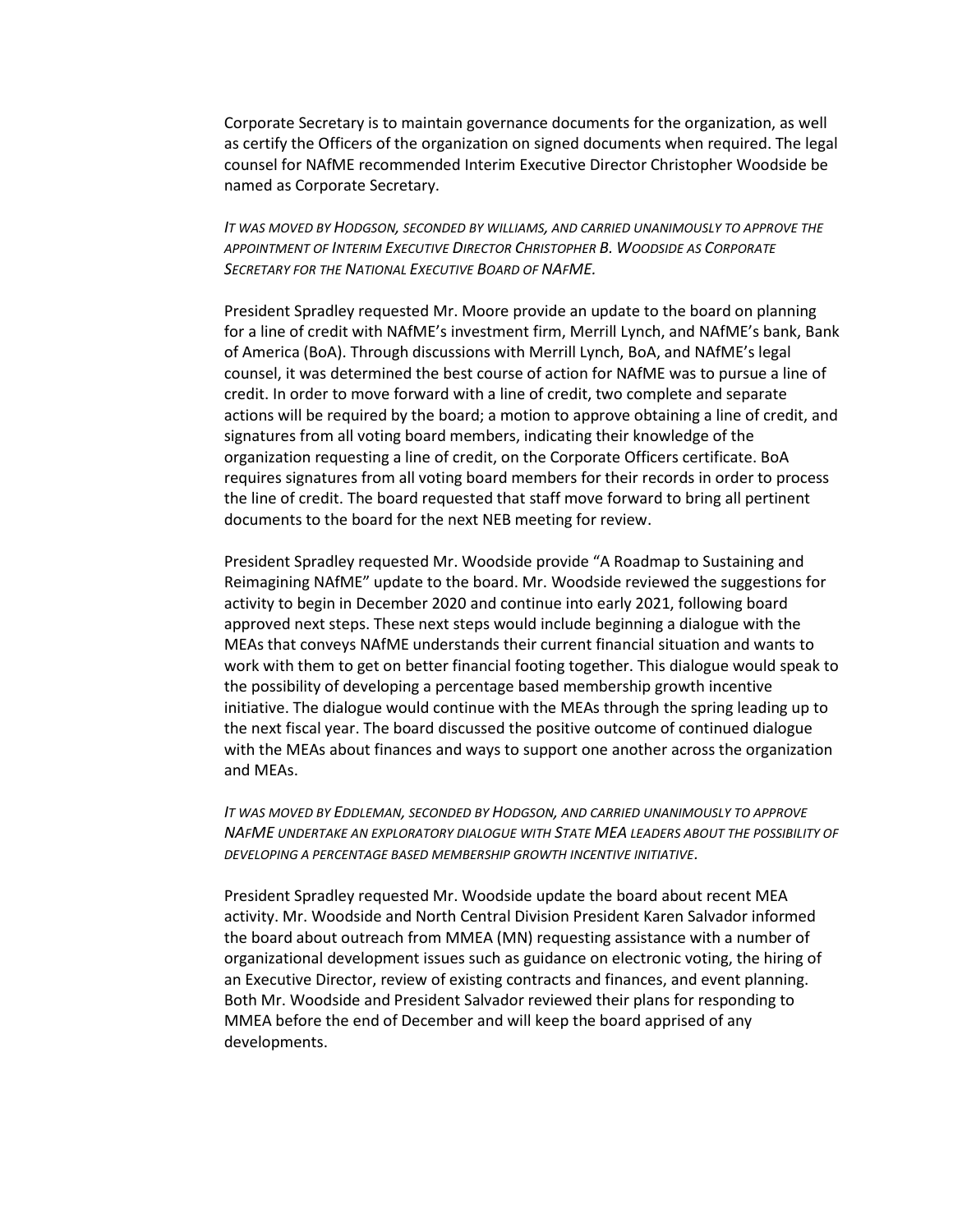Mr. Woodside reviewed for the board the current situation with ILMEA. It was recommended the board continue to consider next steps for a NAfME presence in Illinois following June 30, 2021, at which point ILMEA will have severed ties with NAfME.

President Spradley informed the board of her work with staff on a chart to facilitate finalizing the list of NEB Liaisons for the Societies and Councils. This chart will be shared with the NEB before the next board meeting for their review and input.

#### **B Report of Chair, Professional Development Committee**

President Spradley asked ANHE Chair Scott Sheehan to provide an update to the board on the All National Honor Ensembles (ANHE). Mr. Sheehan reported on the great support from Conn-Selmer, as well as a big surprise that was being planned for the students at the end of the virtual event.

Chair Keith Hodgson provided an update to the board on the work of the PDC. The PDC finalized content for the upcoming NAMM Believe in Music Week sessions and was continuing their work in support of the Eastern Division 2021 Conference and the February 2021 NAfME Music Research and Teacher Education Conference.

### **C Report of Chair, SRME**

Approval of SRME Executive Committee members and the SRME Handbook was confirmed on the consent agenda.

President Spradley reviewed the request of SRME to conduct a survey. The SRME Executive Committee has intentions to survey the membership regarding identity and mission of the SRME. This survey will allow SRME to review their identity so as to ensure its clear purpose to the benefit of all members. The consensus of the board was for SRME to move forward with this survey. Staff was directed to assist SRME in this endeavor. SRME will also provide the board with information from the survey.

### **D Report on NAfME Elections**

President Spradley reviewed for the board the planned work of the Equity Committee in relation to the National Nominating Committee candidates submitted by the Division Presidents on December 15, 2020. The Equity Committee has met on three occasions and had discussions surrounding how best to review the candidate credentials. Once the Equity Committee has reviewed the candidates, the Executive Committee will receive the feedback and provide that to the board for final consideration and approval of the slate of National Nominating Committee members.

# **E Northwest Division – 2021 Conference Proposal**

President Spradley requested Northwest Division President Scott Barnes review the information on the upcoming Northwest Division Conference. President Barnes informed the board the Northwest Division Conference would be a virtual event, held on February 11-14, 2021. All Northwest Division MEAs would be participating in the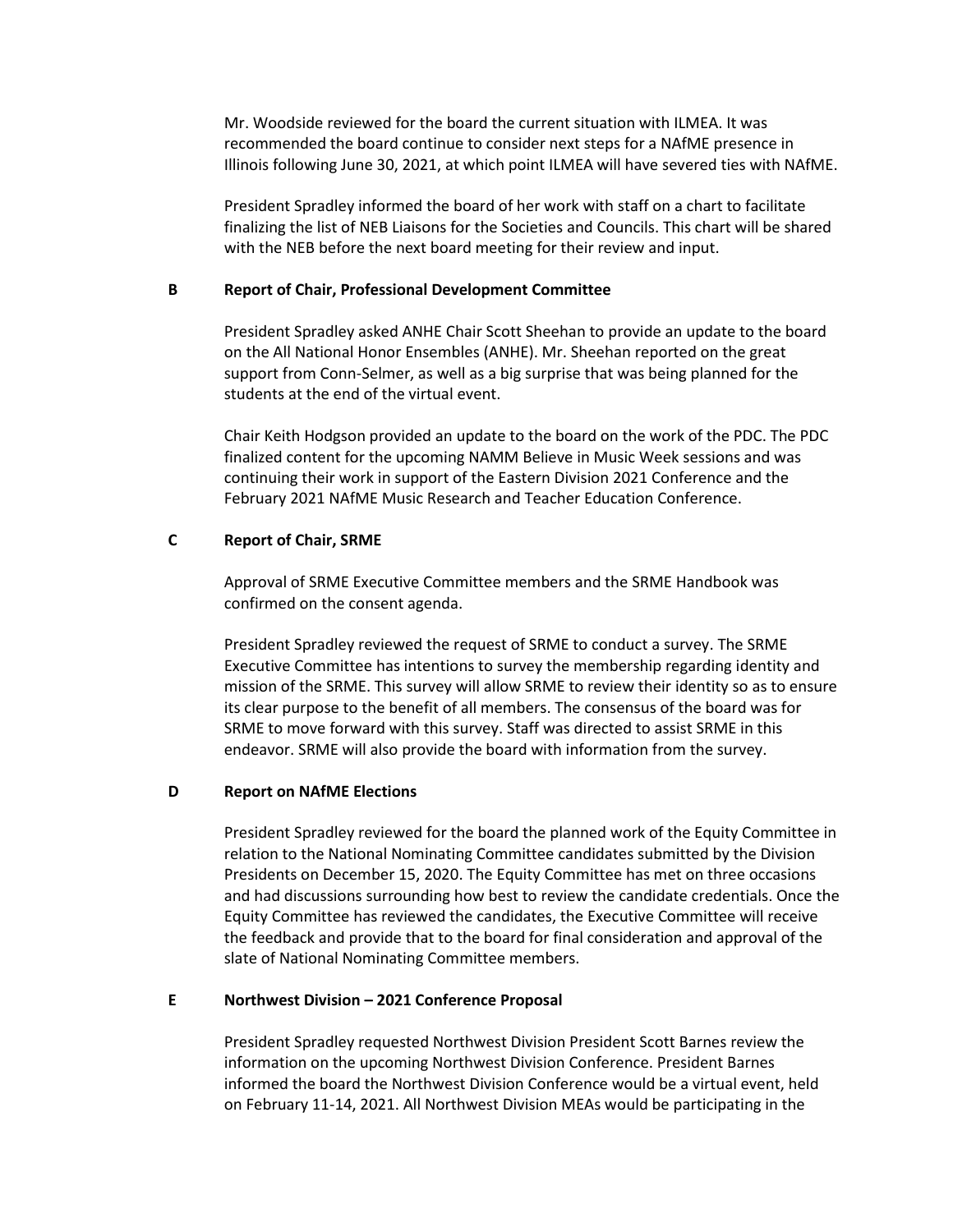conference. President Barnes presented the board with the list of headliners and the schedule for each day of the event.

*IT WAS MOVED BY HODGSON, SECONDED BY BUSH, AND CARRIED UNANIMOUSLY TO ACCEPT THE PROPOSAL FOR A NORTHWEST DIVISION CONFERENCE TO BE HELD VIRTUALLY ON FEBRUARY 11-14, 2021.*

### **VII Appointments**

#### **A NAfME Advisory Council Appointment - Division**

Approved in the consent agenda. See page 2.

### **VIII Old Business**

#### **A National Assembly 2021 – Dates & Planning**

President Spradley requested Mr. Woodside review for the board the current planning of the 2021 National Assembly. Mr. Woodside reviewed the communications with all audiences who attend National Assembly each year. To date, attendees have been informed that National Assembly 2021 will be a virtual event with more details forthcoming. For planning purposes, staff is beginning to receive questions about the dates for National Assembly 2021. It is requested that the board finalize the dates and the MEA leaders and other audiences will be informed in the New Year. The board discussed the dates that were held for the in-person event, as well as the opportunities for planning given the event will be held virtually.

*IT WAS MOVED BY WILLIAMS, SECONDED BY HODGSON, AND CARRIED UNANIMOUSLY TO APPROVE THE DATES OF JUNE 24-29, 2021 FOR A VIRTUAL NATIONAL ASSEMBLY 2021.*

#### **IX New Business**

#### **A National Assembly 2022-2024**

President Spradley requested the board discuss this at the next NEB meeting.

#### **X Adjournment**

*IT WAS MOVED BY WILLIAMS, SECONDED BY HODGSON, AND CARRIED UNANIMOUSLY TO ADJOURN THE NATIONAL EXECUTIVE BOARD MEETING ON TUESDAY, DECEMBER 15, 2020 AT 8:42 P.M. CENTRAL TIME.*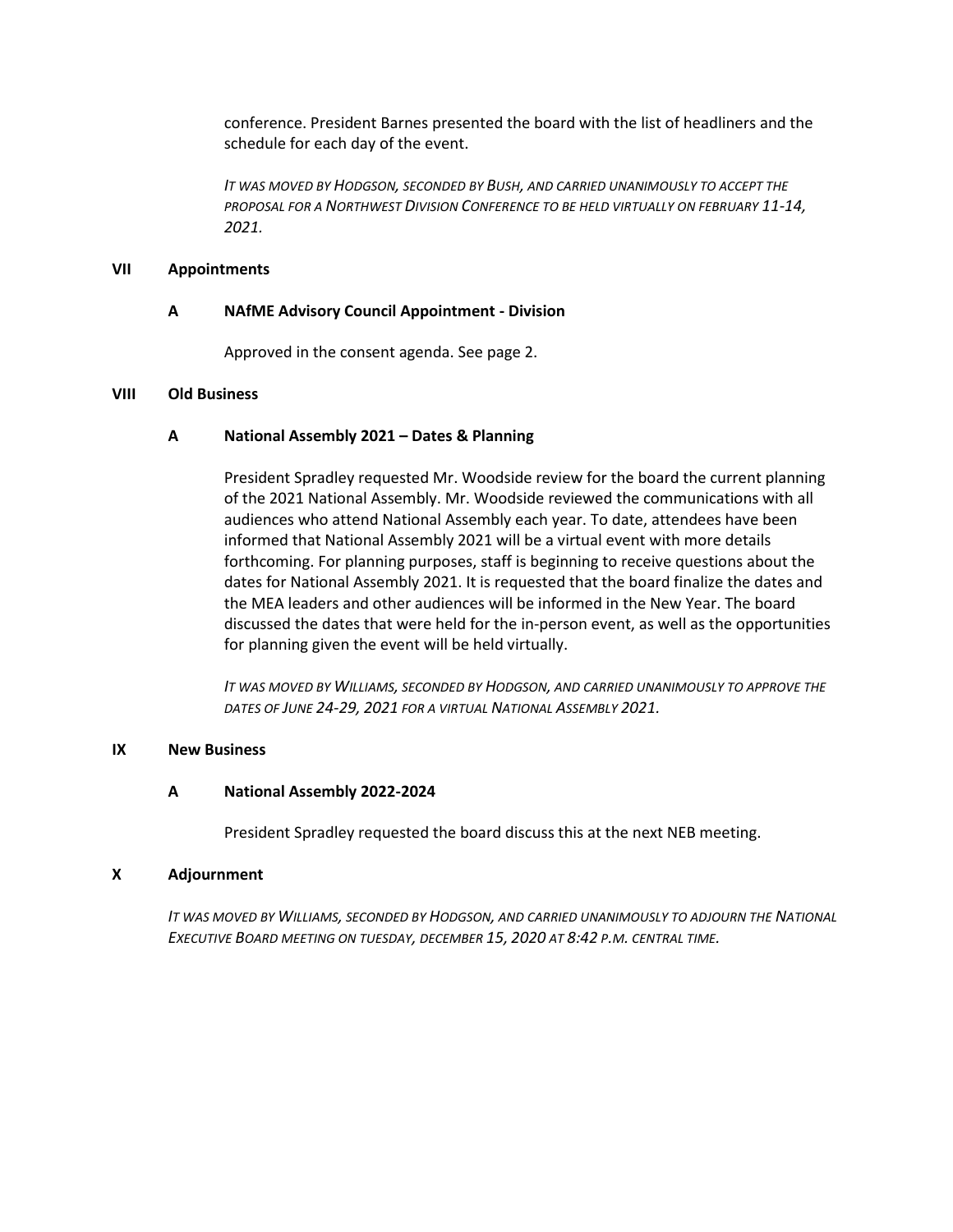Appendix A



# **National Executive Board Agenda Tuesday, December 15, 2020 - 6:00pm-8pm CENTRAL Virtual Meeting**

|               | Review & Adoption of Agenda |                                                            |               |            |  |  |  |
|---------------|-----------------------------|------------------------------------------------------------|---------------|------------|--|--|--|
|               | Confirm the Consent Agenda  |                                                            |               |            |  |  |  |
|               |                             | Approval of the Minutes of the Nov. 17,<br>$\circ$         |               |            |  |  |  |
|               |                             | 2020 NEB Meeting                                           | Consent       | Page 1-9   |  |  |  |
|               |                             | Approval of SRME Executive Committee<br>$\circ$            |               |            |  |  |  |
|               |                             | <b>Members</b>                                             | Consent       |            |  |  |  |
|               |                             | Approval of SRME Handbook<br>$\circ$                       | Consent       | Appendix A |  |  |  |
|               |                             | Approval of NAfME Advisory Council<br>$\circ$              |               |            |  |  |  |
|               |                             | Appointments by Division                                   | Consent       |            |  |  |  |
| $\mathsf{II}$ | Reports                     |                                                            |               |            |  |  |  |
|               | A                           | Report of Chair, Executive Committee                       |               |            |  |  |  |
|               |                             | Appointment of Corporate Secretary of the NEB<br>٠         | Action        | Page 10-11 |  |  |  |
|               |                             | <b>Financial Reports</b><br>$\bullet$                      |               | Page 12-13 |  |  |  |
|               |                             | Line of Credit<br>$\bullet$                                | Informational | Page 14    |  |  |  |
|               |                             | Roadmap Update<br>$\bullet$                                | Action        | Page 15-23 |  |  |  |
|               |                             | Quarterly Management Report - Q1                           | Informational | Appendix B |  |  |  |
|               |                             | <b>Policy Changes</b><br>$\bullet$                         |               |            |  |  |  |
|               |                             | V.E.001 NAfME Juried Journals                              | Action        | Page 24-35 |  |  |  |
|               |                             | I.C.001 National Assembly Meetings                         | Discussion    | Page 36-39 |  |  |  |
|               |                             | NAMM Believe in Music Fundraising Initiative               | Action        | Page 40    |  |  |  |
|               |                             | State MEA Update<br>$\bullet$                              | Discussion    |            |  |  |  |
|               |                             | <b>NEB Liaisons</b>                                        | Informational |            |  |  |  |
|               | B                           | Report of Chair, Professional Development Committee        |               |            |  |  |  |
|               |                             | <b>ANHE Update</b><br>$\bullet$                            | Informational | Page 41    |  |  |  |
|               |                             | National Music Research and Teacher Education<br>$\bullet$ |               |            |  |  |  |
|               |                             | (MRTE)                                                     | Informational | Page 41    |  |  |  |
|               |                             |                                                            |               |            |  |  |  |
|               | $\mathsf C$                 | Report of Chair, SRME                                      |               |            |  |  |  |
|               |                             | Approval of SRME Executive Committee                       |               |            |  |  |  |
|               |                             | <b>Members</b>                                             | Consent       |            |  |  |  |
|               |                             | <b>SRMR Handbook</b><br>$\bullet$                          | Consent       |            |  |  |  |
|               |                             | <b>SRME Survey Request</b><br>٠                            | Informational | Page 42-44 |  |  |  |
|               |                             |                                                            |               |            |  |  |  |

- D Report on NAfME Elections
	- Equity Committee Guidance on Nominating